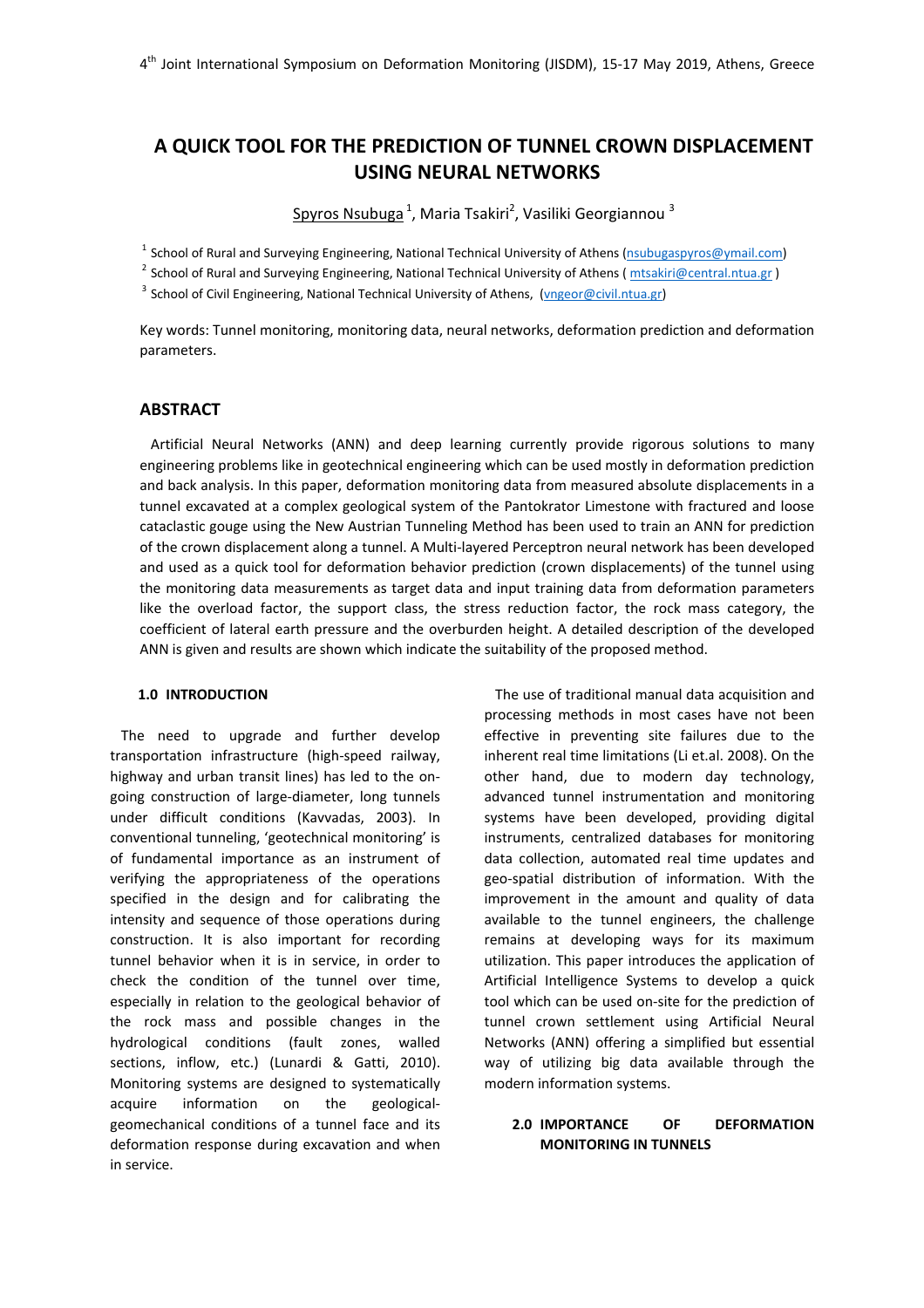According to Kavvadas, (2003), monitoring of ground deformations in tunneling is a principal means for selecting the appropriate excavation and support methods among those fore seen in the design, for ensuring safety during tunnel construction (including personnel safety inside the tunnel and safety of structures located at ground surface) and finally, for ensuring construction quality management according to ISO9000.

In NATM tunnels, the observation method is usually applied, this is a tunnel construction method where continuous review of the behavior and update of the design and adjustment of construction method during construction, based on actual conditions and observations, as required is practiced. In this practice, the system behavior, the system stability and system accuracy are combined as design principles. During tunnel excavation, ground deformations are monitored and the measured values in the immediately previous excavation steps are used for the selection of the appropriate typical section to be used in the next excavation step, by matching predicted and observed deformations.

Ground deformation monitoring is extremely useful in tunneling projects (probably much more than in other geotechnical projects) for the following reasons:

*Facilitation of the observation method:* Ground deformations are the principal means of assessing tunnel behavior, therefore, ground deformation measurements are commonly used in the anticipation of ground response (and thus in decisions related to the applicable excavation and support methods).

*Back analysis for better parameters***:** Deformation monitoring simplifies the process of assessment of ground parameters through back analysis of already excavated tunnel sections. The measurements around a tunnel are used as a criterion for acceptance of the ground parameters by matching the observed and predicted deformations.

*Risk planning and Safety***:** Monitoring results are used in early warning systems during tunnel excavations, which promotes safety against incipient failures but also provides the ability for a timely intervention to save the structure but mostly to save the crew. The use of automated data collection methods can improve yet more on the speed and efficiency of risk mitigation systems in tunnel engineering.

*Final lining design***:** Deformation monitoring also facilitates greatly in the design of the final lining of the tunnel. Lining design is governed by the loads exerted from the surrounding ground, which is obtained from stress and load measurements, but also clearly depicted in the deformation behavior of the tunnel during and after excavation.

*Detection of surface movement***:** Ground monitoring is critically important in observation of ground surface settlement induced due to tunneling and as a control for mitigating excess movement of fragile structures near the tunnel.

*Long term creep monitoring***:** Deformation monitoring can also be important in cases of excess creep development in a tunnel. Tunnel wall deformations can be used in assessing the condition of the rock mass around the tunnel and the evolution of the loads on the temporary support, although in some cases, conditions are so adverse that contingency measures do not succeed to avoid the eventual collapse, but the measurements can be used in redesigning the new approaches to re activate the tunnel.

## **2.1 TUNNEL DEFORMATION MEASUREMENTS**

The ground deformation measurement methods applied during tunnel construction mainly depend on the nature of the tunnel in question. The methods applied in monitoring and design of urban/shallow tunnels are different from those applied in mountainous/deep tunnels. In mountain tunnels, the main objective of deformation measurements during construction is to ensure that ground pressures are adequately controlled, i.e., there exists an adequate margin of safety against collapse, including roof collapse, bottom heave, failure of the excavation face, yielding of the support system, etc.

*Mountain tunnels:* The adequate control of ground pressures is the basic objective of the engineer during construction in a mountain tunnel. Provision of a balanced support system to the internal pressures ensures a safe and economical structure, well adopted to the heterogeneity of ground conditions.

In mountain tunnels the ground deconfinement methods are applied before installation of supports and the final lining is installed later on after the stabilization of the tunnel creep deformations. Therefore, in this case the deformation monitoring measurements are;

• Concentrated inside the tunnel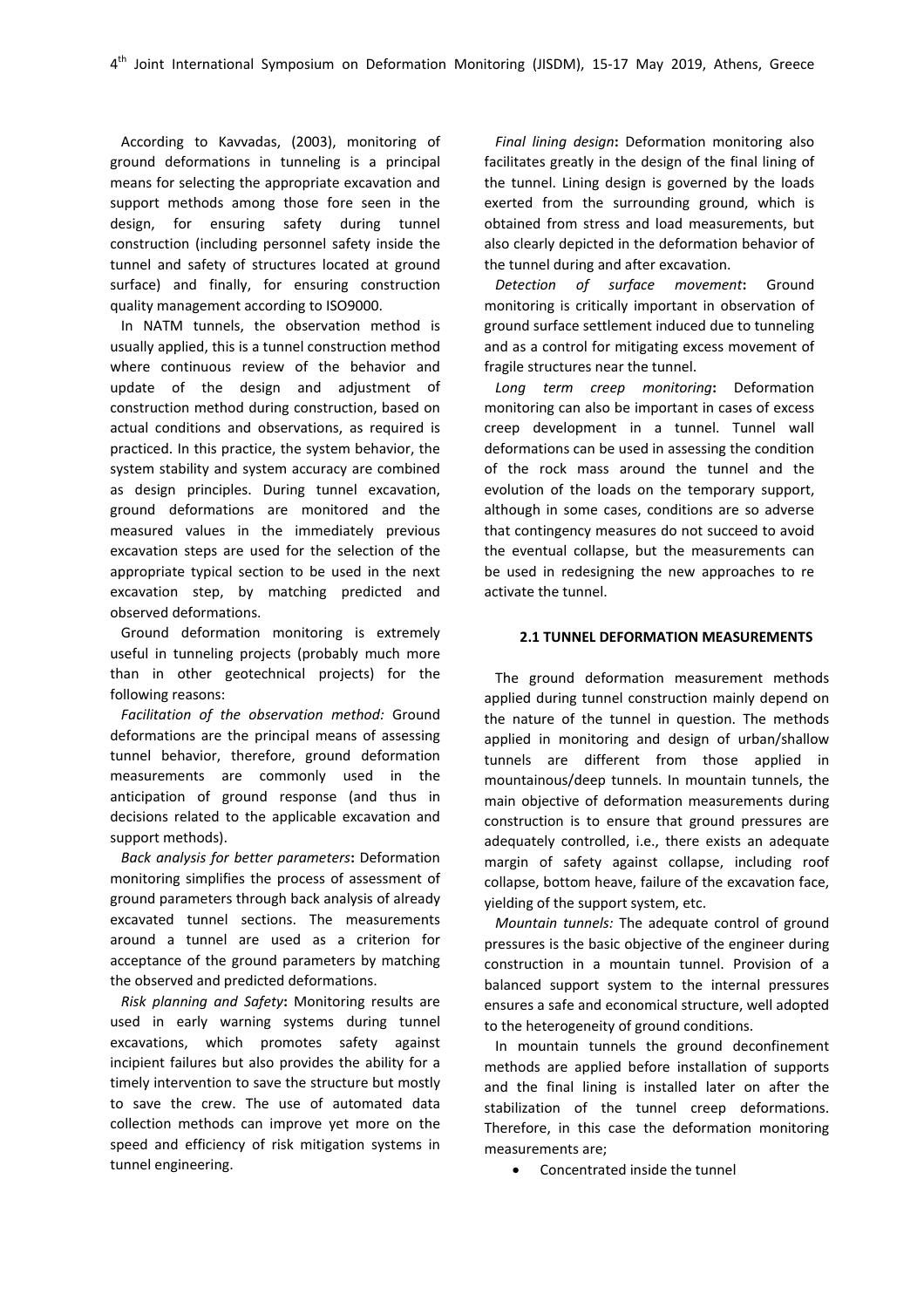- Emphasis is put on the accuracy of the convergence measurements
- Minimum surface monitoring is required
- High demand for efficient and timely measurement schedule
- The degree of precision may not be excessive as compared to the case of urban tunnels.

*Urban tunnels:* The construction and support methods applied in urban tunnels promote a stiff nature in the tunnel lining, so there is normally no convergence expected in the interior of the tunnel. Therefore, for deformation measurements in urban tunnels emphasis is put on close and precise measurements at the ground surface to ensure that neither there is uplift nor settlement above the tunnel. The characteristics of deformation measurements for urban tunnels include:

- Installation of monitoring devices long before excavation of a tunnel section.
- Very high precision is required
- Requirement of multi‐system setting at different heights to capture any possible movement.
- Requirement of additional instrument set up around the tunnel environment and on other sensitive structures near the tunnel.

Despite the differences, every monitoring system needs to be sophiscated, systematic and able to provide a meaningful data to inform. Therefore, a master plan for deformation control should have such characteristics as:

- Thorough design of key parameters and influencing factors.
- Ability to monitor and record the key operation parameters in real time – advance rate, penetration rates, slurry pressures etc.
- Real time monitoring of effects on the surroundings – confinement, surface settlement, ground water flow etc.
- Compactness, durability, compatible with different types of sensors and monitoring software, and continuity in gathering data in real‐time.

Deformation monitoring in tunneling projects is performed with instruments installed or operated either from the ground surface or from within the tunnel. Instruments installed from within the tunnel are necessarily put in place as the tunnel advances and thus an appreciable portion of the actual ground deformation is not recorded, as it has occurred prior to the installation of the instrument.

Typically, the majority of ground deformation takes place close to the tunnel face (from about one tunnel diameter ahead of the face up to about 1.5 diameters behind the face). Thus, monitoring instruments placed on the tunnel wall (e.g. optical reflector targets) or installed in the ground from the tunnel wall (e.g. borehole rod extensometers) should be installed as early as possible, (Kavvadas, 2003).

However, an exception to this unavoidable deficiency are ground deformations along the tunnel axis measured with sliding micrometers installed from the tunnel face, thus rendering extremely useful measurements for predictions of excavation conditions ahead of the tunnel face (these measurements are influenced mainly from the ground conditions ahead of the tunnel face and thus are useful in assessing tunnel behavior in the upcoming excavation stages).

The major deformation monitoring measurements usually performed in tunnel construction include:

- Measurements for wall convergence instruments normally positioned inside the tunnel or drilled and installed inside the rock mass with the scope of monitoring wall convergence, crown settlement and face deformation.
- Measurements for in the ground instruments placed vertically or horizontally in the rock mass to monitor general movement of the tunnel e.g. due to landslides, ground settlement or upheave.
- Measurement of deformation at the ground surface – mostly for urban and shallow tunnels for monitoring surface settlement and structural safety of buildings and utilities.

All the measured data is collected using advanced automated systems, stored in a central database and geospatially distributed for access by project personnel wherever they may be. Fig. 3.1 shows the architecture of an automated tunnel monitoring system.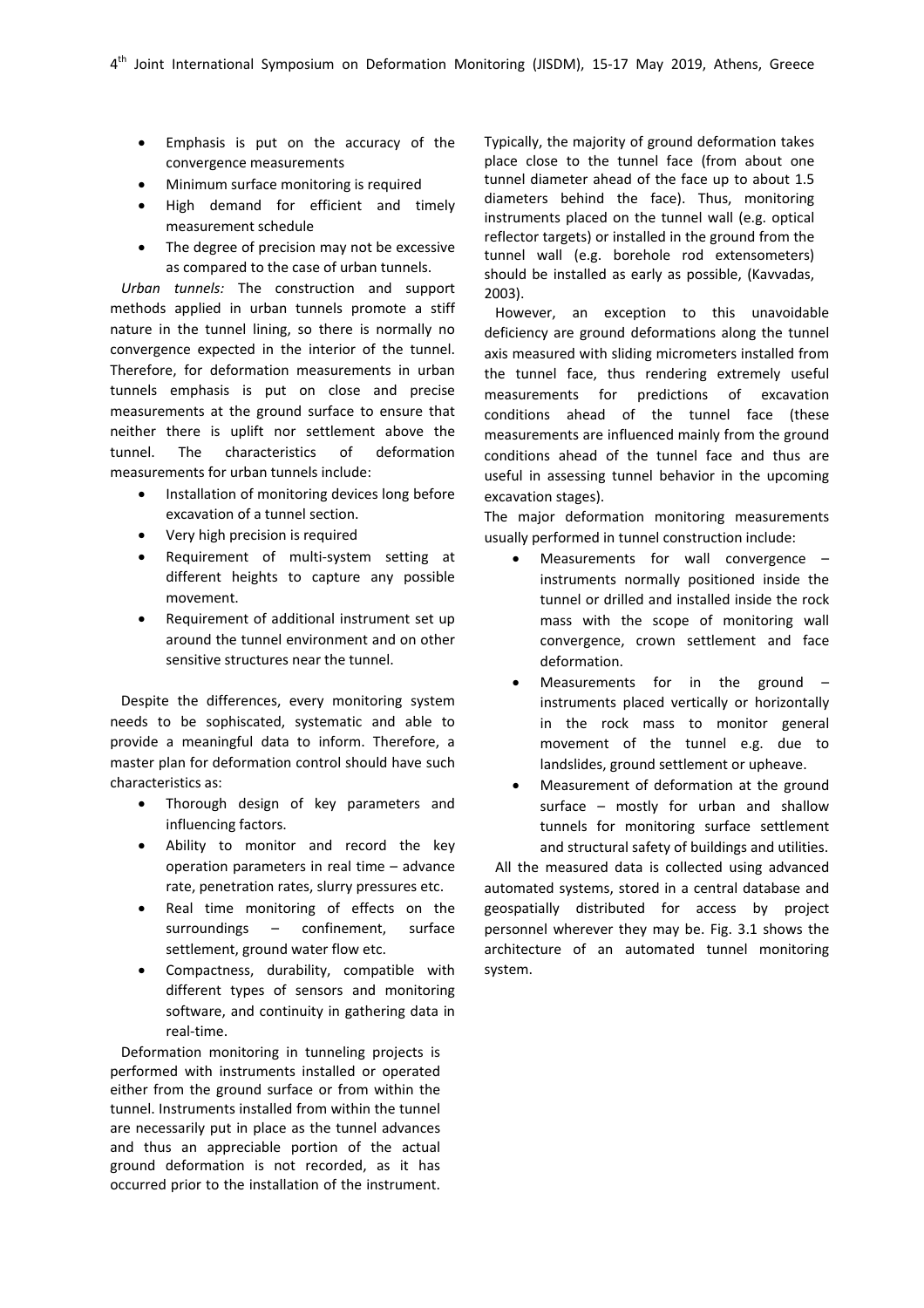

*Figure 1: Architecture of an automated tunnel monitoring system, (Source: Li et. al. 2008)*

## **2.0 NEURAL NETWORKS**

Neural networks and deep learning currently provide the best solutions to many problems in image recognition, speech recognition, and natural language processing but also their application in geotechnical engineering is growing rapidly. They are the most commonly applied intelligent system in solving geotechnical engineering problems. For example, Bourmas, (2014) used a combination of ANN and generic algorithms to assess the factor of safety of column and chamber mine; Tsekouras, (2004) used ANN to predict tunnel behavior using FEM analysis results; You, (2013) used ANN in back analysis with face mapping data to assess the optimal geotechnical parameters to be used in FEM analyses.

## **2.1 ARTIFICIAL NEURAL NETWORKS (ANN)**

ANN is a software implementation of the neuronal structure of the human brain. Though the biology of a human brain is so complex, it has been proved that it contains neurons which are kind of like organic switches. These can change their output state depending on the strength of their electrical or chemical input. A neural network is a hugely interconnected network of neurons where the output of any given neuron may be the input of thousands of other neurons (Basheer and Hajmeer, 2000, Hagan, 2012). Learning in the human brain occurs by repeatedly initiating certain neural connections over others and this reinforces those connections. This

makes them more likely to produce a desired output given a specified input. This learning involves a feedback i.e. when a desired outcome occurs, the neural connections causing that outcome become strengthened. The ANN is comprised of three sections;

- The input layer
- The hidden layers and
- The output layer

Each layer contains a number of neurons, where each neuron is connected to other neurons from the previous or the next layer through a weight. When each neuron receives an input signal  $(x_n)$ , it multiplies it by the adjustable weight  $(w_n)$ , sums all the incoming signals and a weighted bias product is added to the sum. This combined input (*Ij* ) is then passed through an activation transfer function (f(*Ij* )) to produce the output element  $(y_i)$ . The neuron outputs are transmitted to the output layer and then to the user's interface (Fig. 2). The network adjusts its weights on the presentation of an input data set and uses a learning rule to find a set of weights that will produce the input/output mapping with the smallest possible error, (Lee & Akutagawa, 2009).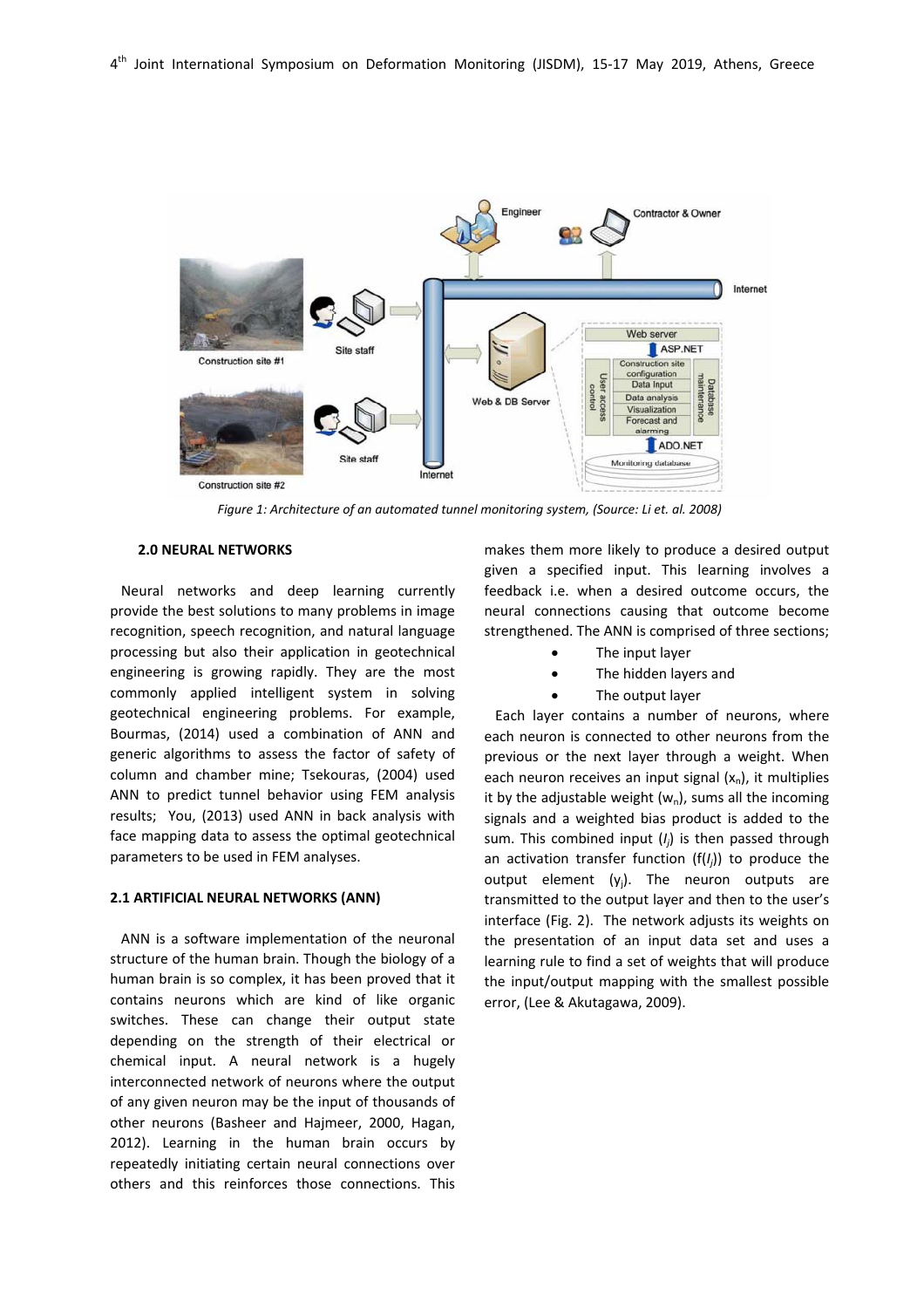

Figure 2: Relationship between biological and artificial neurons (source: Basheer et.al, 2001)

ANN have the major advantage that they can be trained and can learn using a series of input data from a related problem. When the training is successfully performed, it can then be validated using an independent data set. The ANN uses the provided data to adjust their weights in an attempt to capture the relationship between the model input variables and the corresponding outputs. A learning algorithm is chosen as a learning function for tuning the values which are to be taken by the weights and biases during the analysis.

This paper uses the Backpropagation Neural Networks (BPNN) which is popularly applied in classification and prediction problems.

#### **2.2 THE ANN MODEL**

The purpose of building a ANN model is to create a tool with which engineers can make quick predictions of the tunnel deformation during tunnel construction or even in design in case the training data is from an already excavated tunnel but with similar technical geological rock mass conditions.

In this paper, an Artificial Neural Network approach for predicting crown displacement of a tunnel using a set of training data based on indirect parameters from Peck, (1969); Kavvadas, (2007) such as the overburden factor  $N_s$ , and the stress reduction factor  $\lambda$ , as inputs and field measured displacement as target data is performed. The factors mentioned above were presented through various parameters, namely:

1. The overload factor  $N_s$  which represents the load overburden  $p_0$  and the uniaxial compressive strength of the rock mass.

The overload constant,  $N_s = \frac{2p_0}{q_{cm}}$ 

2. The modulus of elasticity E, - this represents the stiffness and plastic behavior of the rock mass

3. The stress reduction factor  $\lambda$ , - this is the measure of the influence of the distance of the placement supports on a tunnel of radius R. (case where no plasticity occurs around

the tunnel during excavation.

$$
\lambda=1-0.75\left[\tfrac{1}{1-\frac{3}{4}(\frac{x}{R})}\right]^2
$$

- 4. The support classification as a rating of the pressure exerted by the support system on the tunnel walls to counter deformation.
- 5. The rock classification as an in‐field classification for conditions as seen and judged by the engineer
- 6. The overburden load burden  $P_0$
- 7. The coefficient of lateral pressure  $K_0$  around the tunnel environment

The inclusion of convergence-confinement parameters Ns and  $\lambda$  is to create a means of comparative use of both the finite element analysis and ANN.

# **3. CASE STUDY**

The data used to train the ANN is S1 tunnel which is among the tunnels of Egnatia Highway and is found between the villages of Kristallopigi and Psilorahis in Hpeiro, 35km East of Igoumenitsa (Fig. 3).

Table 1: Factor and parameters that affect tunnel deformation.

| <b>Deformation factor</b>    | <b>Tunnel parameters</b>         |
|------------------------------|----------------------------------|
| Tunnel geometry              | Depth, Diameter, Shape           |
| Ground conditions            | Cohesion                         |
|                              | GSI, E, v, oci                   |
|                              | Lateral earth pressures          |
| <b>Excavation conditions</b> | <b>Excavation step</b>           |
|                              | Number of sequences              |
|                              | Face pressure (TBM)              |
| <b>Support conditions</b>    | Use of forepoles and /or spiles, |
|                              | Lining, bolts,                   |
|                              | <b>Steel frames</b>              |

During the construction of the S1 tunnel, uniquely difficult geological formations were encountered. It was a Pantokrator limestone rock mass of cataclastic type with high flow characteristics, heavily weathered and broken with interchanges from fully fragmented rock to complete gravel and clay materials. During the construction of the tunnel, it was discovered that the deformation behavior designed basing on the in‐situ stress conditions and test drills was different from the one encountered. This implied that the analytical methods used in the design gave conservative support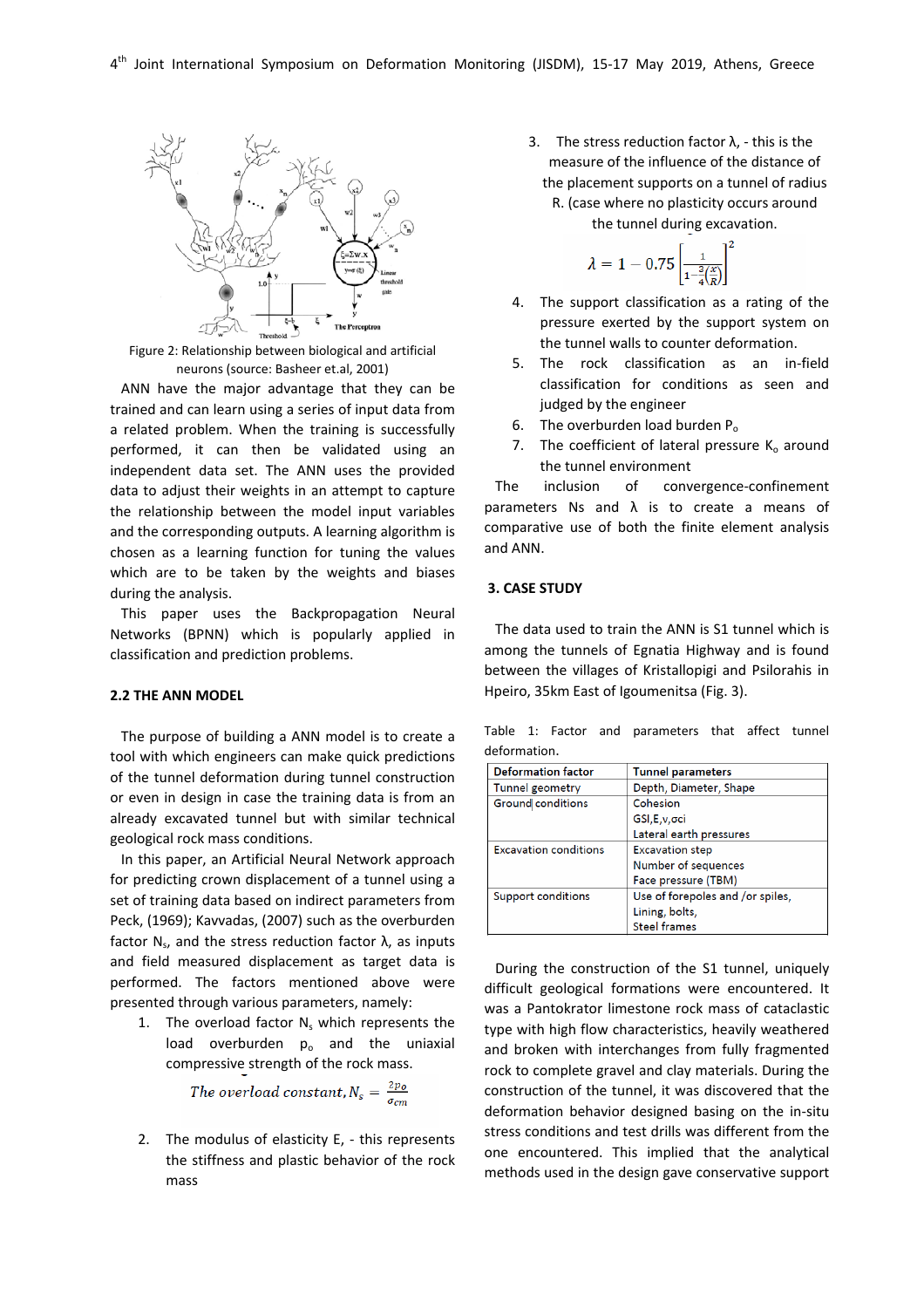solution because it didn't allow for the flow behavior of the material. Therefore, the observation method had to be emphasized, and it was proved that the basic solution for safe tunnel excavation was an aversive approach, to first of all hold and retain the loose material and later to provide the support system as per the analyses (Lefas et al., 2001).

For the construction of the neural network model, the data obtained from the article by Georgiannou et. al. (2007) as aforementioned was used as input data for the neural network model (Table 1). The technical‐ geological data including the rock mass class, the tunnel depth, the support class and consequent displacement for sections along the tunnels were retrieved from the 1170m tunnel length. In this case 117 data sets of seven parameters are obtained. Therefore, the total number of data elements available for the neural network is 819 elements and 117 target elements. The data is processed through a min‐max normalization.



Figure 3: Location of the S1 tunnels of the Egnatia Highway, (Source: Google Earth).

## **3.1 Neural network architecture**

Using the Matlab Neural Network Tool a series of network analyses are performed on a Multi‐Layer Perceptron to select the optimum number of layers, the number of neurons in the hidden layer, the learning algorithm, and consequently the optimum training parameters (learning rate, momentum and validation rate).

Table 2: Optimum training parameters obtained from the test analysis set with the smallest MSE and highest  $R^2$ .

| <b>NETWORK FUNCTION</b>        | <b>PARAMETER</b>                                                |  |  |  |
|--------------------------------|-----------------------------------------------------------------|--|--|--|
| <b>TRANSFER FUNCTION</b>       | <b>TANSIG</b>                                                   |  |  |  |
| <b>TRAINING AI GORITHM</b>     | <b>BAYESIAN REGULATION</b>                                      |  |  |  |
| <b>I FARNING AI GORITHM</b>    | <b>LEARNGDM</b><br>(gradient descent with<br>momentum function) |  |  |  |
| <b>VALIDATION CHECKS</b>       | 1000                                                            |  |  |  |
| No OF HIDDEN LAYERS            | 1                                                               |  |  |  |
| No OF INPUT ELEMENTS           | 7                                                               |  |  |  |
| <b>No OF NEURONS</b>           | 7                                                               |  |  |  |
| <b>LEARNING RATE/ MOMENTUM</b> | 0.1 / 0.4                                                       |  |  |  |
| <b>MAX PERFORMANCE RATE</b>    | $1E + 20$                                                       |  |  |  |
| No OF OUTPUT LAYERS            | 1                                                               |  |  |  |

The quality and accuracy of the prediction is given in terms of the Mean Square Error (MSE) and Regression (R2).

$$
MSE = \frac{1}{N} \sum_{i=1}^{N} (Y_i - X_i)^2
$$

$$
R^2 = \frac{\displaystyle\sum_{i=1}^{N} (X_i - \overline{X}_i)(Y_i - \overline{Y}_i)}{\sqrt{\displaystyle\sum_{i=1}^{N} (X_i - \overline{X}_i)^2} \sqrt{\displaystyle\sum_{i=1}^{N} (Y_i - \overline{Y}_i)^2}}
$$

Where  $X_i$  is the target value (field monitoring measurement),  $Y_i$  is the predicted value and N is number of input data pairs.

# **4. RESULTS**

**Learning:** After successful training of the proposed ANN model, it was proved that it can perfectly learn with a good degree of regression and MSE as shown in tables 3 and 4. The predictive model performed well and confirmed that artificial neural networks can be successfully used for prediction of tunnel behavior in the study.

Table 3: Performance results of the final artificial neural network tool.

| R <sub>2</sub> | R <sub>2</sub>                             | R <sub>2</sub> | MSE  | <b>MSE</b>          | <b>MSE</b>     |  |
|----------------|--------------------------------------------|----------------|------|---------------------|----------------|--|
|                | TRAINING   VALIDATION   TESTING   TRAINING |                |      | <b>VALIDATION</b> I | <b>TESTING</b> |  |
| 90.4%          | 96%                                        | 97.3%          | 24.7 | 30,68               | 34.67          |  |

Table 4: Root Mean Square Error of the training data in mm.

| <b>RMSE TRAINING</b> | <b>RMSE VALIDATION   RMSE TESTING</b> |  |  |  |
|----------------------|---------------------------------------|--|--|--|
| 5 <sub>mm</sub>      | 5.5 <sub>mm</sub>                     |  |  |  |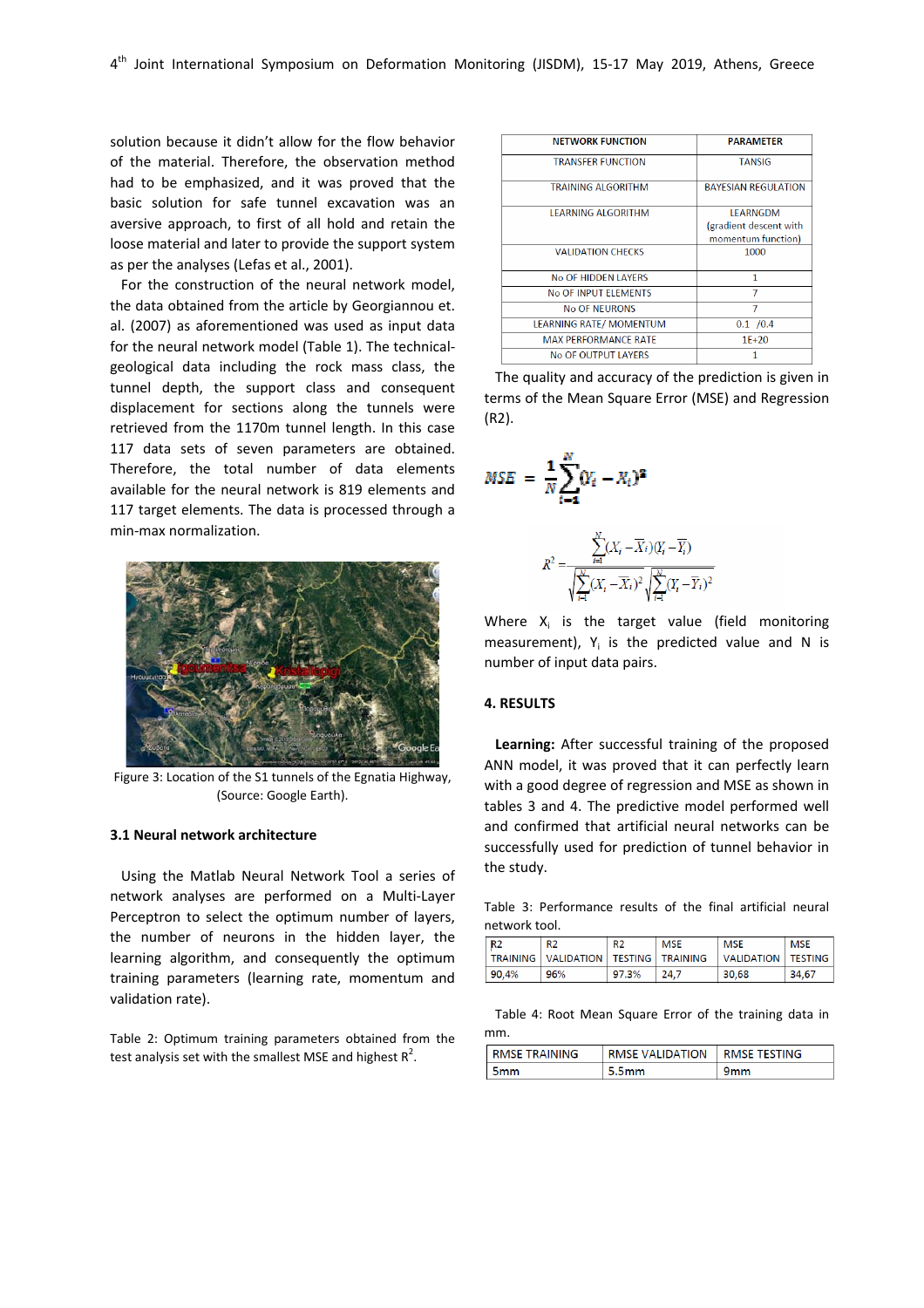

Figure 4: Fitting of the predicted learning displacements with the field measured crown displacements.

*Prediction:* The neural network model is established for the prediction of crown displacement at a position x(m) behind the tunnel face. If during construction, based on previous geotechnical investigations, the engineers can gather enriched information on the geological and geotechnical characteristics of the tunnel environment, then by calculating and establishing the seven parameters used in training the artificial neural network, a good prediction of the displacement field can be obtained. The regression plots of the predicted data and the measured data give a satisfactory compliance with R2 = 0.87. The results of the test are presented in Fig. 5 and 6.



*Figure 5: correlation between the ANN predicted displacements and the field measured crown displacement.*



*Figure 6 Fitting of the predicted and the field measurement crown displacements.*

#### **4.1 SENSITIVITY ANALYSIS OF THE ANN**

The development of a deterministic or stochastic model which is based on little or missing data characterized by large error approaches, can lead to predictions which do not relate with the empirical evaluation or specialized knowledge (Johnson & Winchern, 2007). Therefore, the sensitivity of the neural network model should be examined/ checked to see the effects of input data variations on the training results. In the sensitivity checks, the interrelationship and the influence of the data elements are analyzed so as to identify the elements which have the highest influence on the results. Seven parametric analyses are performed by retraining the neural network, each analysis with one of the input element values zeroed. The performance results of the analyses are summarized in Table 5. The regression (training) of the target data with the trained data from the Rock class, Ko, Support class and  $\lambda$  are minimally affected while for the elastic modulus E, Ns and Overburden is reduced drastically.

*Table 5: Performance results from the sensitivity analysis of neural network.*

|                 | <b>ROCK</b>  | <b>SUPPORT</b> |      |      |      | <b>OVER</b>   |      | <b>ANN</b> |
|-----------------|--------------|----------------|------|------|------|---------------|------|------------|
|                 | <b>CLASS</b> | <b>CLASS</b>   | Ε    | Кo   | Ns   | <b>BURDEN</b> | ٨    |            |
| Rtesting (%)    | 92,7         | 90.6           | 47   | 93   | 39.7 | 72.5          | 81.3 | 97.3       |
| <b>MSE</b>      | 29,2         | 173            | 28.4 | 63.2 | 56.1 | 46.3          | 27   | 24,7       |
| <b>RMSE(mm)</b> | 5,5          | 13.1           | 5.2  | 7.9  | 7.5  | 6.8           | 5.1  | 4,9        |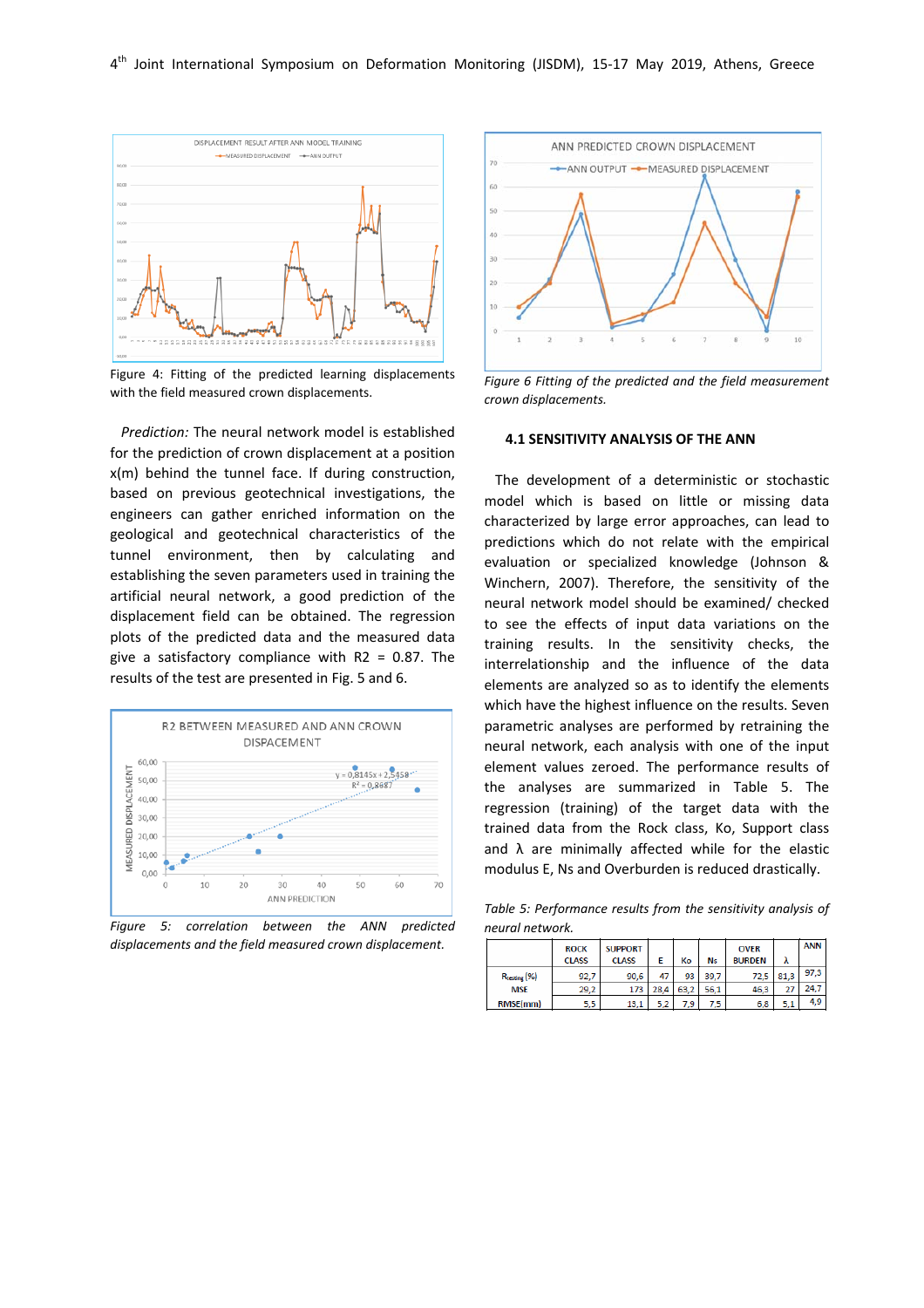

*Figure 7: Comparison of training results for sensitivity due to reduction to zero of input data.*

## **4.0 CONCLUSIONS**

The multi‐layer perceptron backpropagation network used for the prediction of tunnel crown displacement with ANN architecture comprised of a sigmoid transfer function and Bayesian Regulation learning algorithm, the architecture is 7‐7‐1, the learning rate 0.1 and momentum increment 0.4.

The network is trained in a Matlab neural network tool, with 108 input training sets and 10 test sets. The regression R2 between the target (measured) displacement and the predicted displacement is 87%, the Mean Squared Error of 24.7 and the Root Mean Squared Error 4.9mm.

Consequently, the artificial neural network model created gave a truly reliable result leading to the conclusion that artificial neural networks can be used as a quick tool to predict tunnel behavior as a means of ensuring tunnel safety, real time data analysis and minimization of tunnel failure risks.

Hagan, M. T., Demuth, H. B., Beale, M. H., & De Jesús, O. (1996). *Neural network design* (Vol. 20). Boston: Pws Pub.

Johnson R.A., Wichern D.W., 2007. Applied Multivariate Statistical Analysis. Pearson Prentice Hall, New Jersey, 773p.

Kavvadas, M. J. (2003, May). Monitoring and modeling ground deformations during tunnelling. In Proceedings of the 11th FIG Symposium on Deformation Measurements (pp. 371‐390).

Lee, J.H., S. Akutagawa, 2009. Quick prediction of tunnel displacements using Artificial Neural Network and field measurement results, Journal of the JCRM, Volume 5, Number 2, pp 53 – 62.

Li, Xiaojun, Li, Zhigang, Ding, Wenqi, Zhu, Hehua. (2008). Development of an IT‐based Monitoring System for Mountain Tunnel Construction. 12th International Conference on Computer Methods and Advances in Geomechanics 2008. 3.

Lunardi, G., Gatti, M. (2010). Tunnel monitoring system—a contribution for the preparation of guidelines. In *ITA‐AITES World Tunnel Congress*.

Peck, R. B. (1969). Advantages and limitations of the observational method in applied soil mechanics. *Geotechnique*, *19*(2), 171‐187.

Kavvadas Μ. (2012). Design of underground projects. Lecture notes, School of Civil Engineering, NTUA, Athens, Greece.

Lefas I., Dallas, A., Koronakis N. (2001). The tunnesl of Egnatia Odos. Publication of Egnatia Odos AE & Ε.Ε.Σ.Υ.Ε. Pp 25.

#### **REFERENCES**

Basheer, Imad & Hajmeer, M.N. (2001). *Artificial Neural Networks: Fundamentals, Computing, Design, and Application*. Journal of microbiological methods. 43. 3‐31. 10.1016/S0167‐7012(00)00201‐3.

Bourmas G.N., 2014, Method for evaluation of stability of an underground mine chamber using Generic Algorithms and Neural Networks. Phd Thesis, School of Rural and Survey Engineering, National Technical University of Athens.

Georgiannou, V. N., Lefas, I. D., & Boronkay, K. A. (2006). Monitoring of tunnel behaviour through cataclastic rocks. *Proceedings of the Institution of Civil Engineers‐Geotechnical Engineering*, *159*(2), 113‐123.